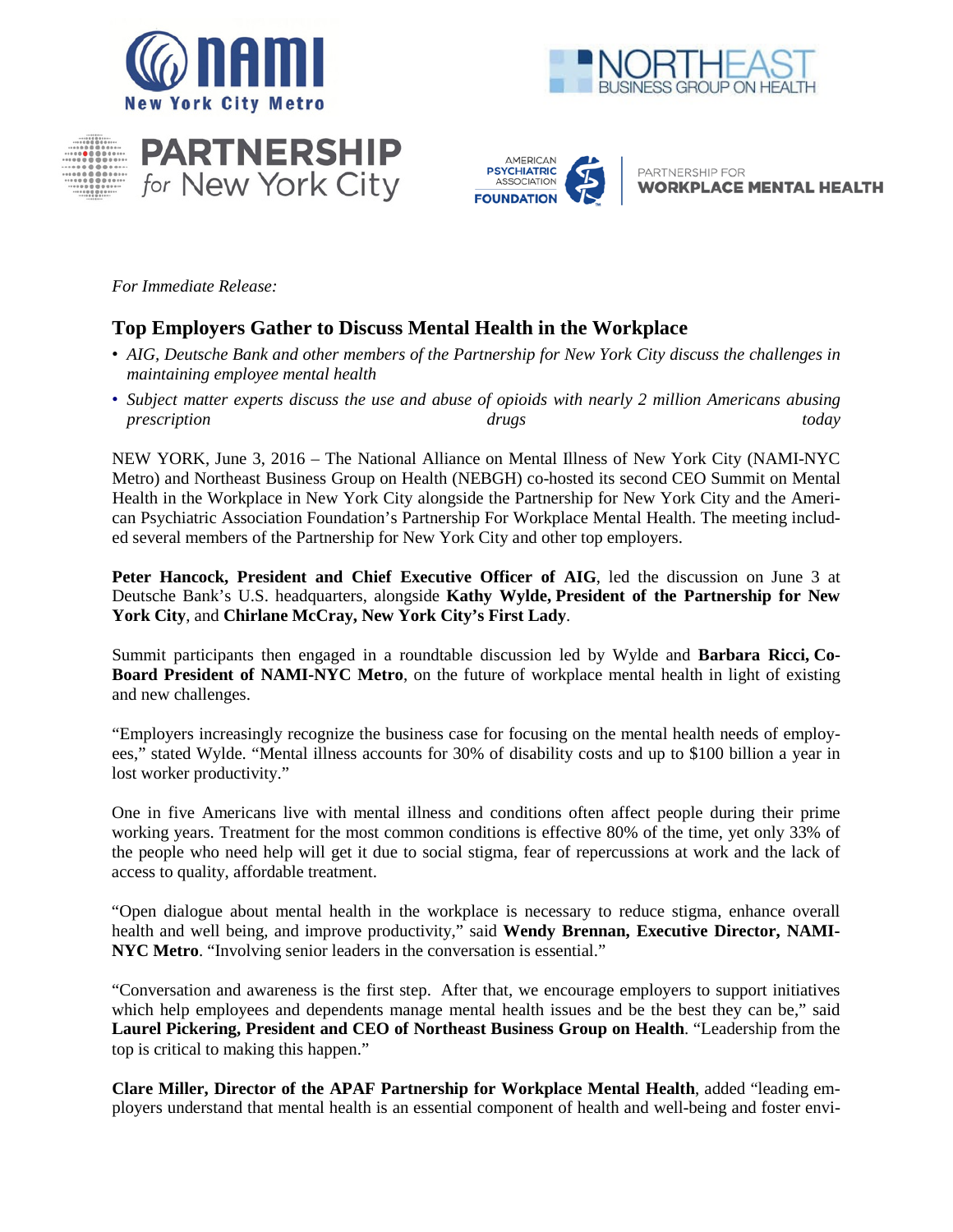ronments that encourage people to access quality treatment for mental health and substance use disorders."

For more information, please contact:

Michele Allison [michele.allison@naminyc.org](mailto:michele.allison@naminyc.org)

## **About The National Alliance on Mental Illness of New York City (NAMI-NYC Metro):**

NAMI-NYC is a grassroots organization that provides support, education and advocacy for individuals and families of all ethnic and socio-economic backgrounds who live with mental illness. As the largest affiliate of the National Alliance on Mental Illness, NAMI-NYC works collaboratively with stakeholders in the community to educate the public, advocate for legislation, reduce stigma, and improve the mental health system. NAMI-NYC provides peer-led services throughout New York City's five boroughs on behalf of families affected by mental illness and their loved ones – all free of charge to the public.

## **About Northeast Business Group on Health (NEBGH):**

NEBGH is an employer-led coalition of healthcare leaders and other stakeholders with the mission of empowering members to drive excellence in health and achieve the highest value in healthcare delivery and the consumer experience. NEBGH currently has 170 members comprised of national and global selfinsured employers based in New York, New Jersey, Connecticut and Massachusetts; plus national health plans, major consulting organizations, regional hospital systems and other key stakeholders. For more information, visit www.nebgh.org

## **About the Partnership for New York City:**

The Partnership for New York City represents the city's business leaders and largest private sector employers. We work with government, labor and the nonprofit sector to promote economic growth and maintain the city's prominence as a global center of commerce and innovation. Through the Partnership Fund for New York City, the Partnership contributes directly to projects that create jobs, improve economically distressed communities and stimulate new business creation.

## **About the Partnership for Workplace Mental Health:**

The Partnership for Workplace Mental Health is a program of the American Psychiatric Association Foundation, a subsidiary of the American Psychiatric Association. The Partnership collaborates with employers to advance effective approaches to mental health and promotes the business case for quality mental health care. The Partnerships' network includes more than 9,000 employers and related stakeholders. For more information see www.workplacementalhealth.org. The American Psychiatric Association is a national medical specialty society whose physician members specialize in the diagnosis, treatment, prevention and research of mental illnesses, including substance use disorders. Visit the APA at [www.psychiatry.org.](http://www.psychiatry.org/)

## **About Chirlane McCray:**

Chirlane McCray is First Lady of New York City. A writer and advocate all her life, this past year, she played a central role in the Administration's successful efforts to establish universal pre-kindergarten and after school programs for all middle school students. As First Lady, she is a fierce advocate for high quality and accessible mental health services. She knows for far too long, New Yorkers experiencing mental health challenges have been left without the support and services they deserve. This year, she has committed herself to the creation of a mental health roadmap, which will set a citywide agenda to address the gaps and disparities in mental healthcare. In addition to mental health, she has lent her voice and posi